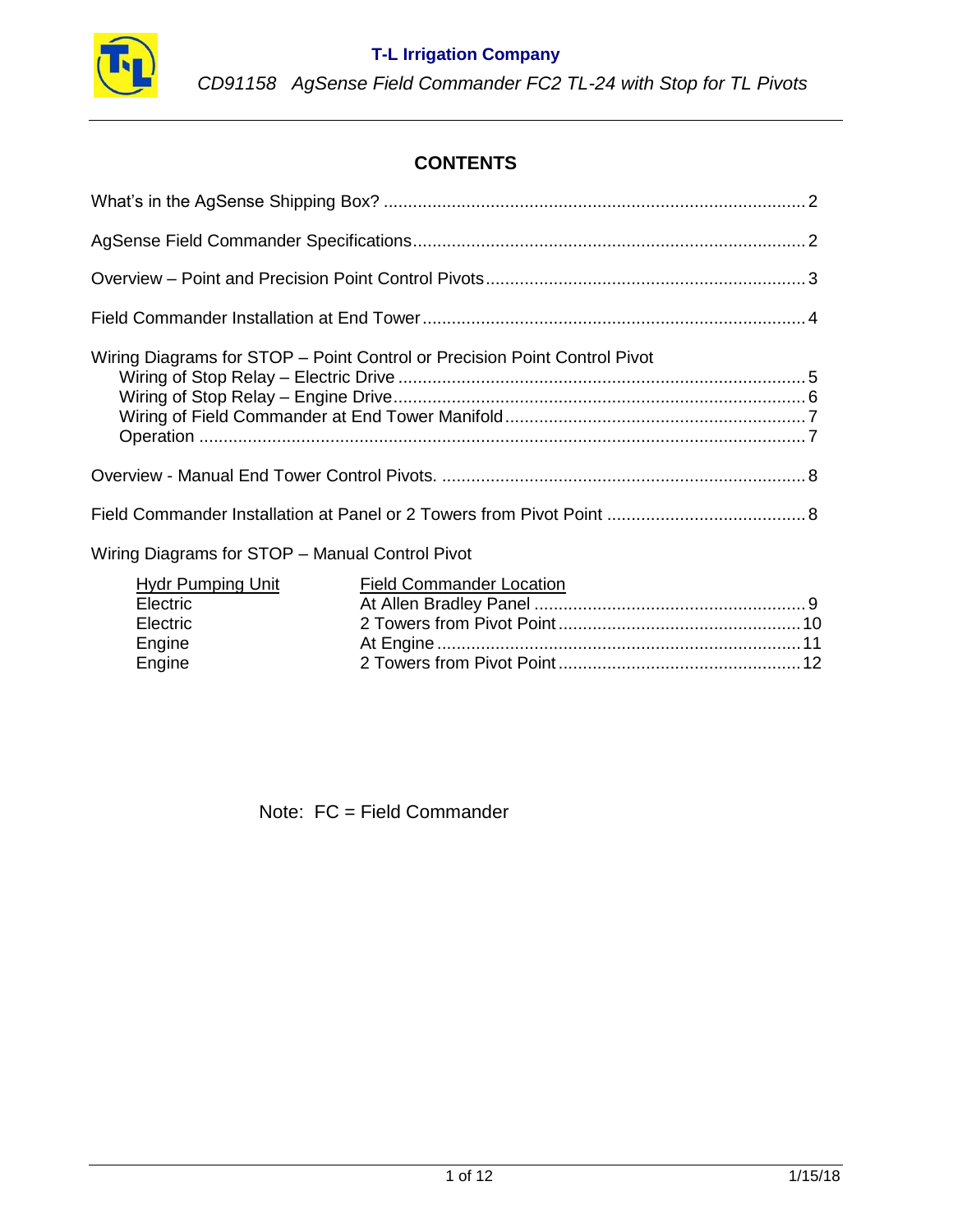

#### **What's in the AgSense Shipping Box?**

AgSense Field Commander FC2 TL-24 Units (with Stop):

- Qty 1 Field Commander FC2 TL-24
- Qty 1 Mounting Hardware Sack (Beam Clamps, wire nuts, etc.)
- Qty 1 MD90835 T-L 24V Installation Kit for AgSense
- Qty 1 CD91158 AgSense Installation FC2 TL-24 with Stop for TL Pivots

MD90835 T-L 24V Installation Kit for AgSense - Bill of Materials Listing. Use parts as required.

| Description                                                          | Reg'd. |
|----------------------------------------------------------------------|--------|
| <b>3AMP DIODE ASSEMBLY</b>                                           |        |
| (use diodes with ET Manifold Boards that do not have a power block.) |        |
| AUTO STYLE 24VDC RELAY                                               |        |
| <b>WIRE NUT - ORANGE</b>                                             |        |
| TERM QC FEM .250" 16-14                                              |        |
| HOSE CLAMP #104                                                      |        |
|                                                                      |        |

#### **AgSense Field Commander Specifications**

Power Requirements for these units: DC Powered Unit 7-40V DC: At 12v DC: 1.0A MAX 0.1A - 0.5A during normal operation 120vAC Powered Unit: At 120v AC: 0.25A MAX 0.05A - 0.15A during normal operation The above numbers are the current required for our unit to operate. Below is the current the relays in our box can control: On both AC and DC units, each relay can handle a peak max of 10A, 5A constant (at a max voltage of 120vAC, or 30vDC).

#### **Contact Information**

| AgSense Phone Number: 605-352-8350. |               |
|-------------------------------------|---------------|
| T-L Irrigation Phone:               | 800-330-4264. |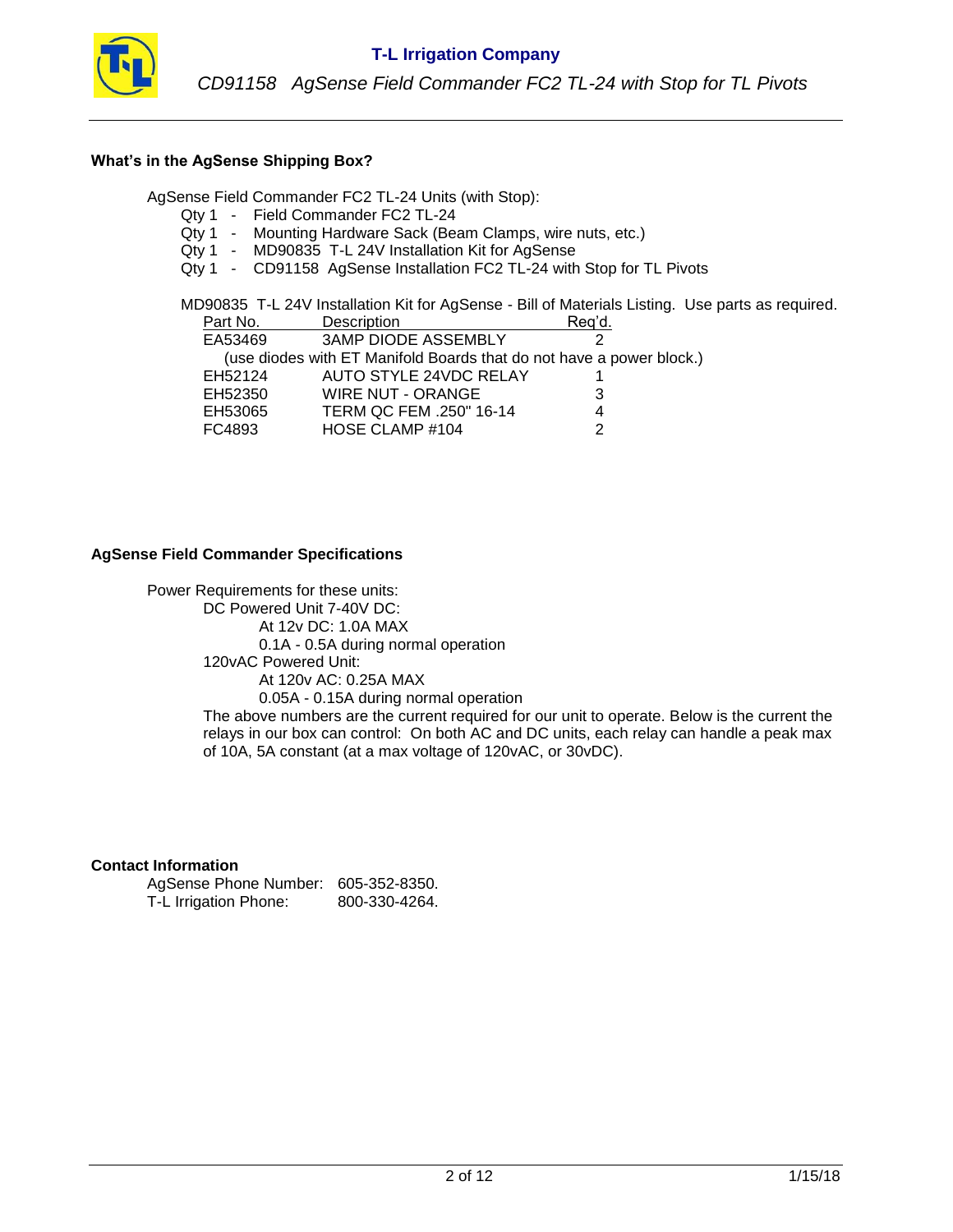

#### **Overview – Point and Precision Point Control Pivots.**

The wiring diagrams in the following section are for:

- T-L Pivots with Point or Precision Point Control.
	- Using AgSense FC2 TL-24 with Stop version of the Field Commander.





#### **Field Commander Location at End Tower**

Electric Drive or Engine Drive Hydraulic Pump at Pivot Point or Remote

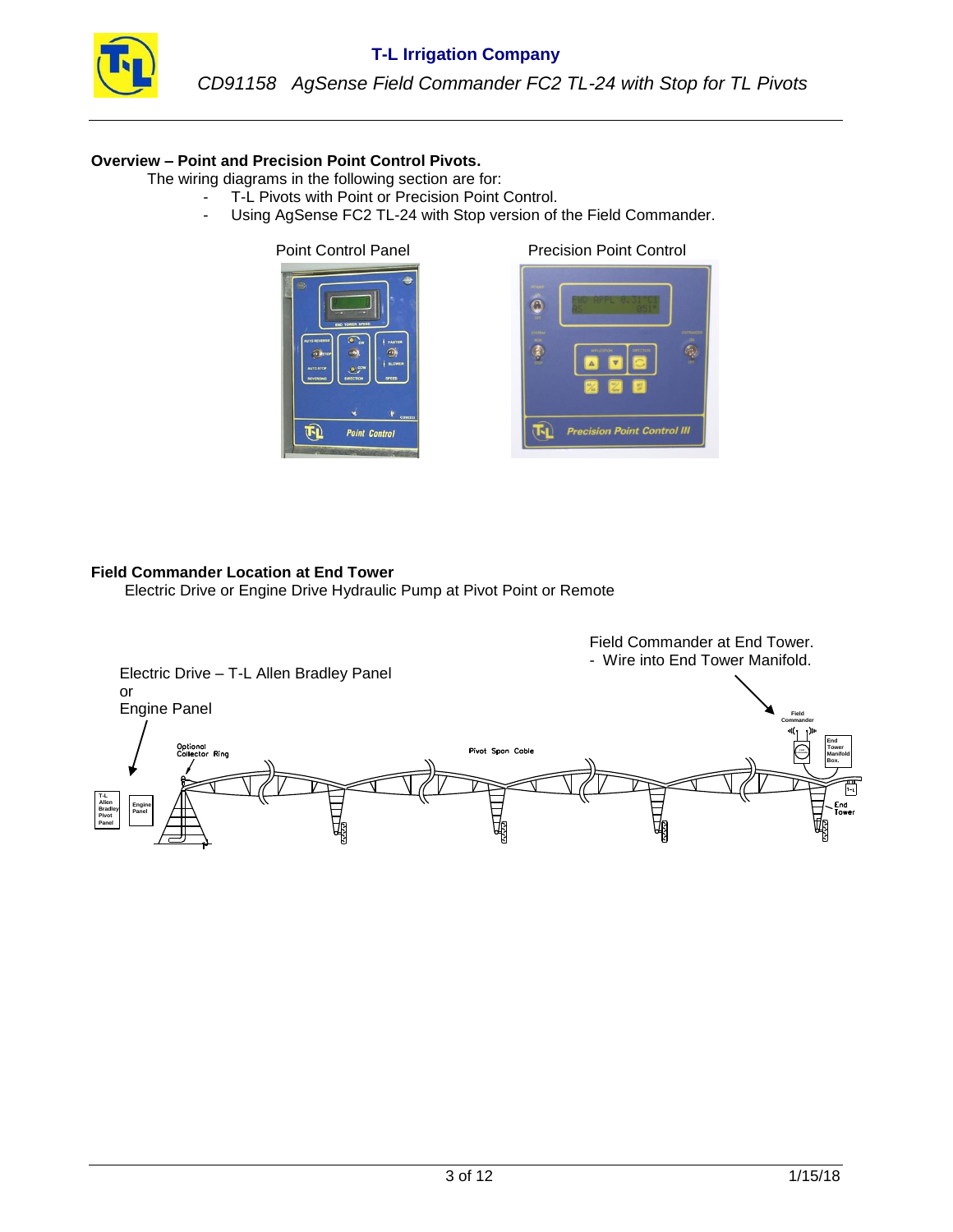

*CD91158 AgSense Field Commander FC2 TL-24 with Stop for TL Pivots*

#### **Installation at End Tower – Point or Precision Point Control**

The AgSense unit is installed at the end tower, with mounting in one of two ways.

1. Mounted to the spreader rail on truss rod overhangs with the beam clamps supplied by AgSense as shown in the picture below.



2. Mounted on the span pipe with the hose clamps supplied in the installation kit as shown in the pictures below.





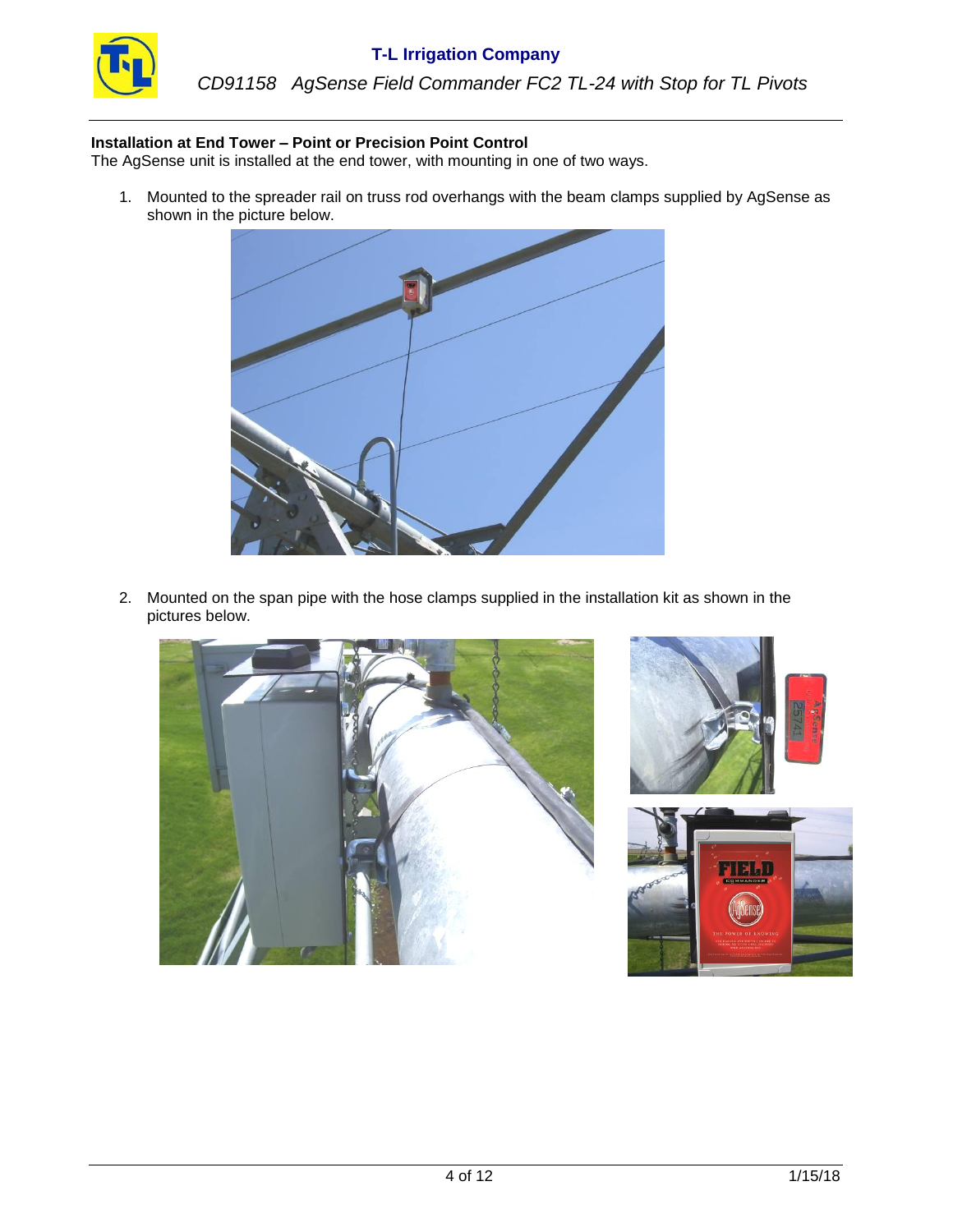

### **Wiring Diagrams for STOP - Point Control or Precision Point Control Pivot.**

### **Wiring of Stop Relay – Electric Drive**

Install the 24 VDC relay from the installation kit into your Point or Precision Point Control panel in a suitable location and wire as shown below.

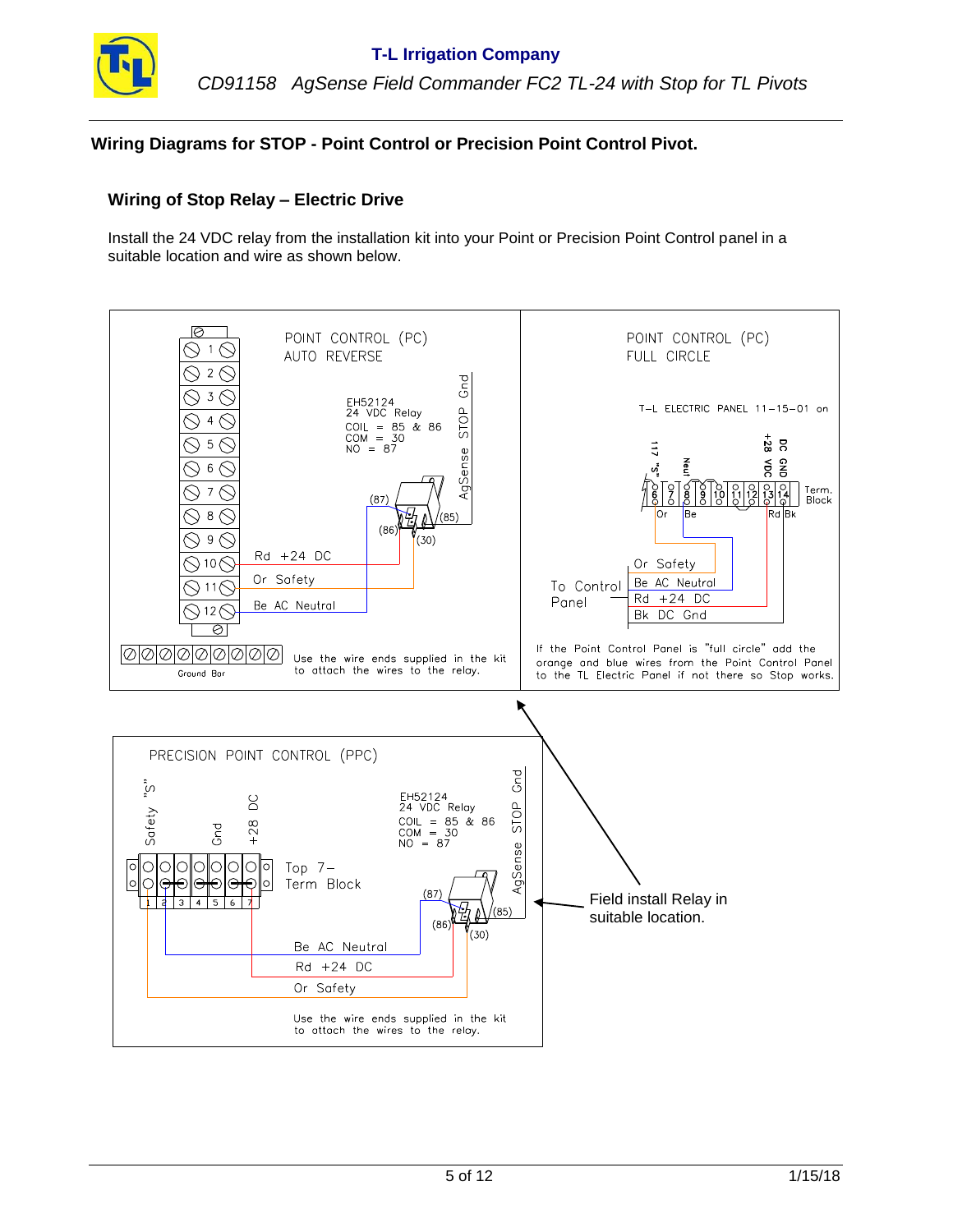

# **Wiring of Stop Relay – Engine Drive**

Install the 24 VDC relay from the installation kit into your Point or Precision Point Control panel and wire as shown below. .

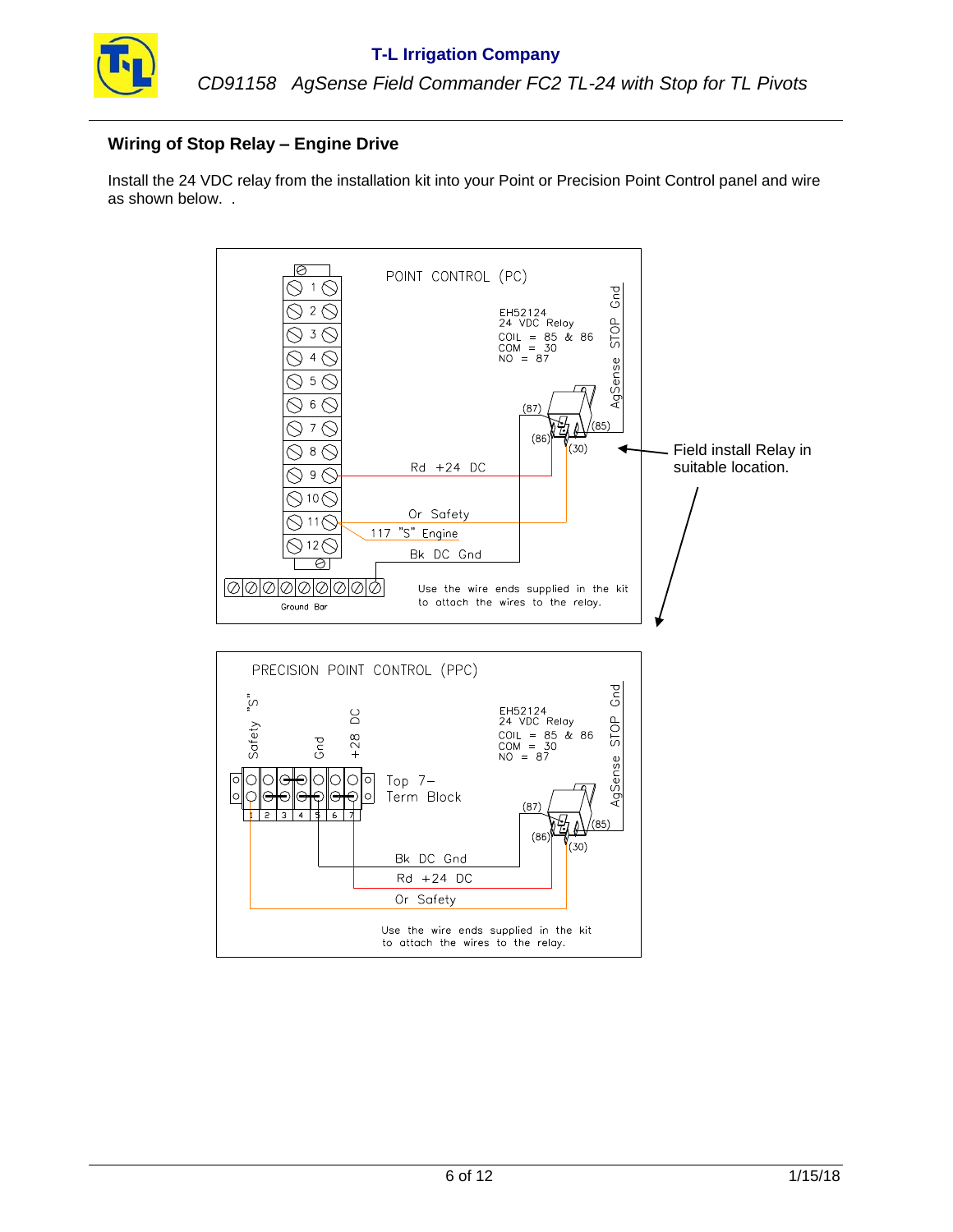

# **Wiring of Field Commander at End Tower Manifold for Point or Precision Point Control**



### **Operation**

Red to AgSense = +24 VDC when Pivot running, 0 VDC when stopped Stop Command from Website: Closes Stop Relay for 10 seconds, closes Relay at pivot point and stops pivot.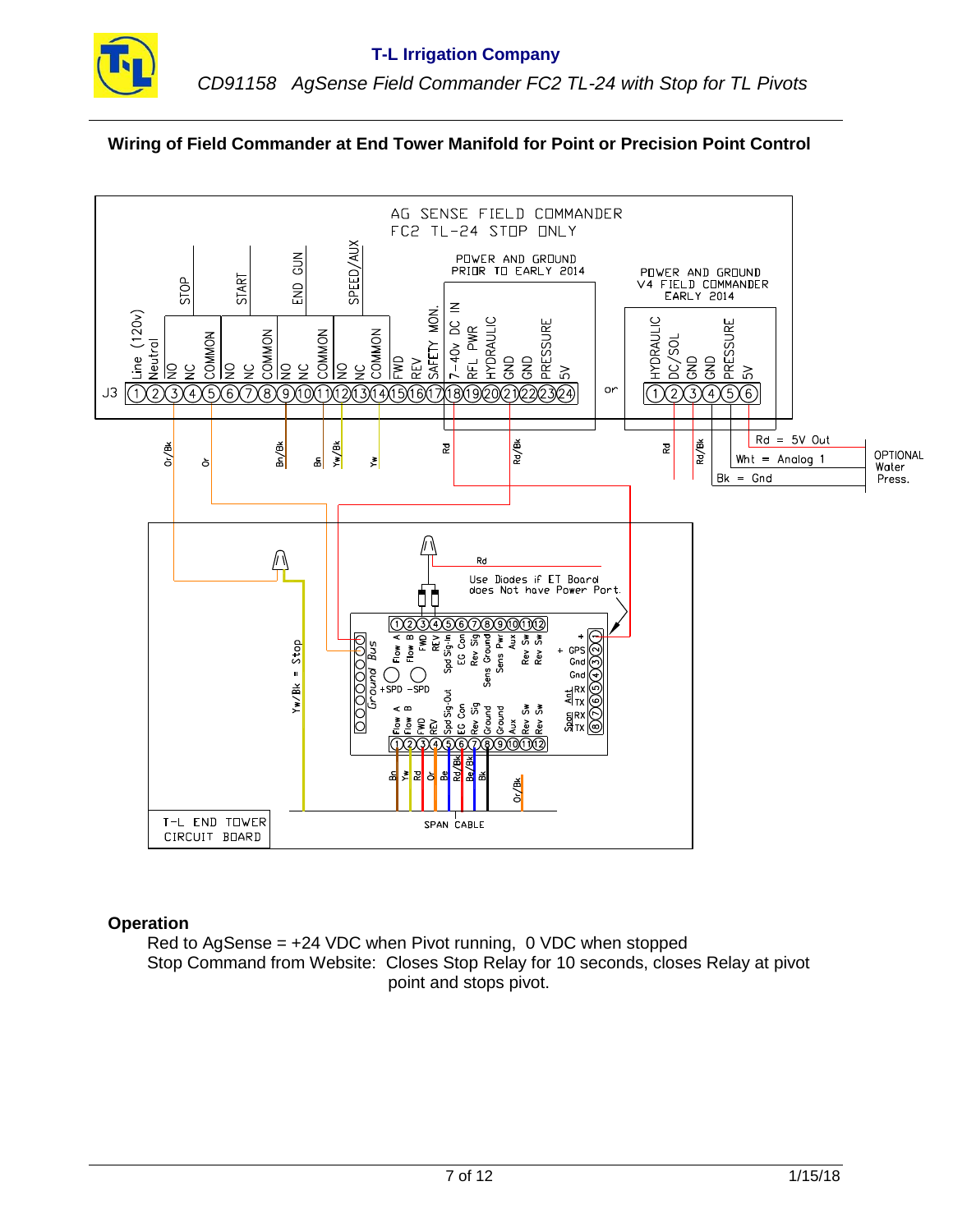

### **Overview - Manual End Tower Control Pivots.**

The following wiring diagrams are for T-L Pivots with Manual Control that are using the FC2 TL-24 with Stop powered version of the Field Commander and not the Solar version.



Mount at T-L Allen Bradley Panel

- (Electric) or Engine Panel
- Will not show correct Angle location of Pivot on Wagnet website.
- Will allow monitor and Stop functions.

Mount 2 Towers Out:

- Requires 16/4 Span Cable
- Optional Collector Ring at Pivot Point
- Will show Angle location of Pivot on Wagnet Website.
- Will allow monitor and Stop functions.



# **Field Commander Location at Panel**

Field Install and wire into Panel (either Allen Bradley Electric or Engine Panel) per diagrams following.





# **Field Commander Installation 2 Towers from Pivot Point**

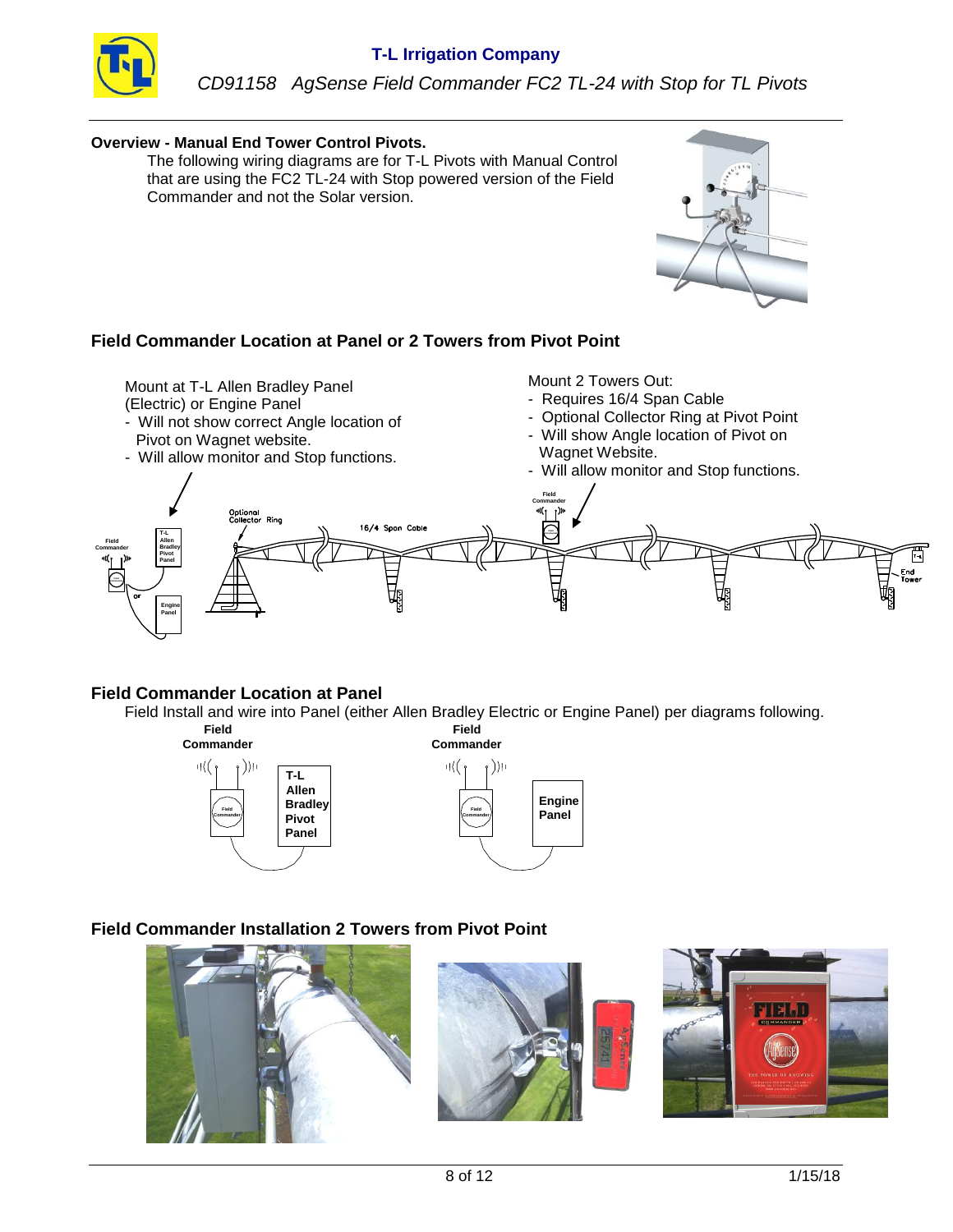

# **Wiring Diagrams for STOP - Manual Control Pivot.**

### **Electric Hydr Pumping Unit, FC at Allen Bradley Panel**

Note: Route Cable connected to AgSense Field Commander into Allen Bradley Panel.



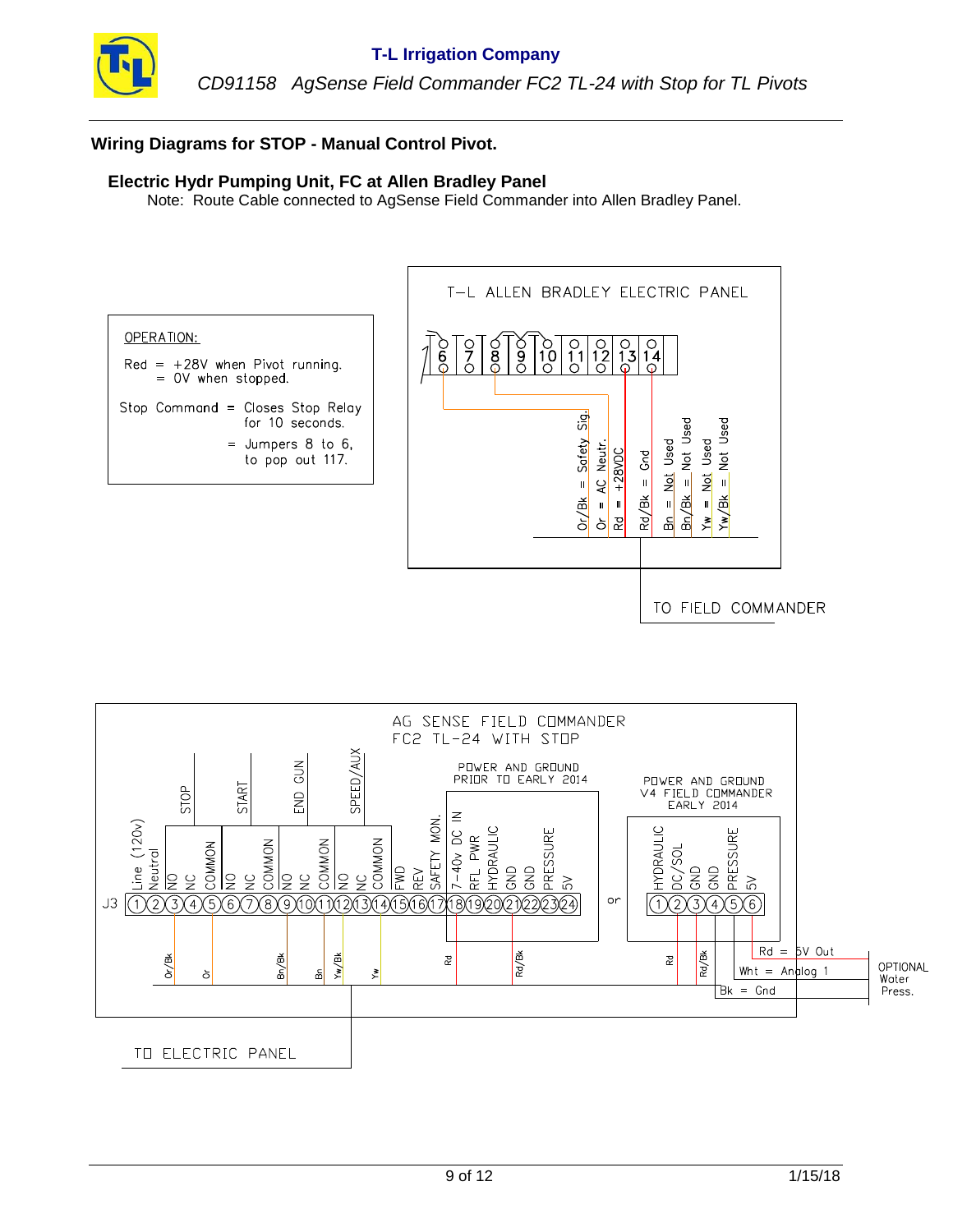

### **Wiring Diagram for Stop, Electric Hydr Pumping Unit, FC at 2 Towers from Pivot Point**

- Notes: 1. Replace Cable connected to AgSense Field Commander with 16/4 Cable.
	- 2. Collector Ring not shown, wire through Collector Ring if necessary.
	- 3. Interface Relay not required if only 2 Towers out, low amp draw to cause stop safety.



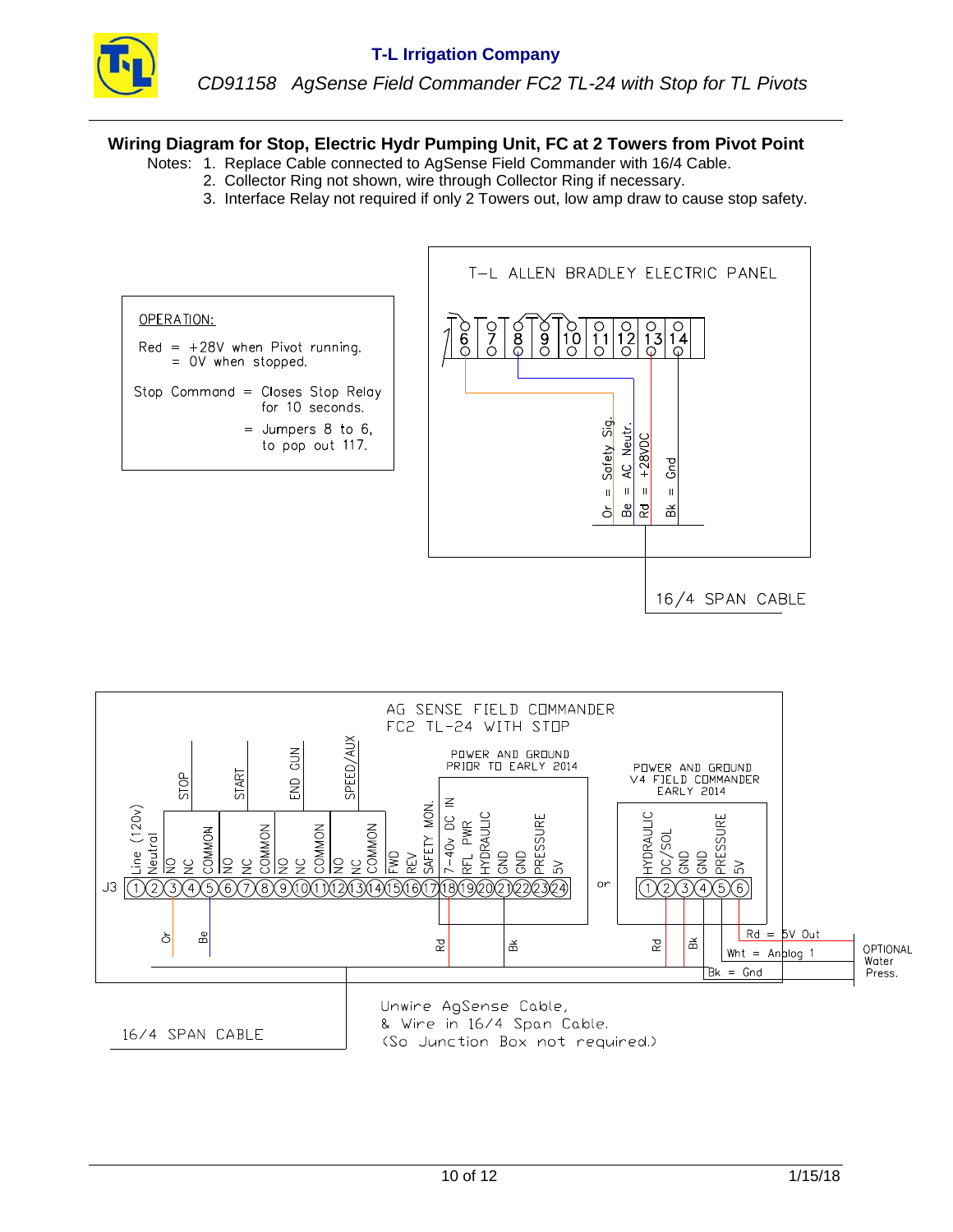

*CD91158 AgSense Field Commander FC2 TL-24 with Stop for TL Pivots*

# **Wiring Diagram for Stop, Engine Hydr Pumping Unit, FC at Engine**

Note: Route Cable connected to AgSense Field Commander into Engine Panel.





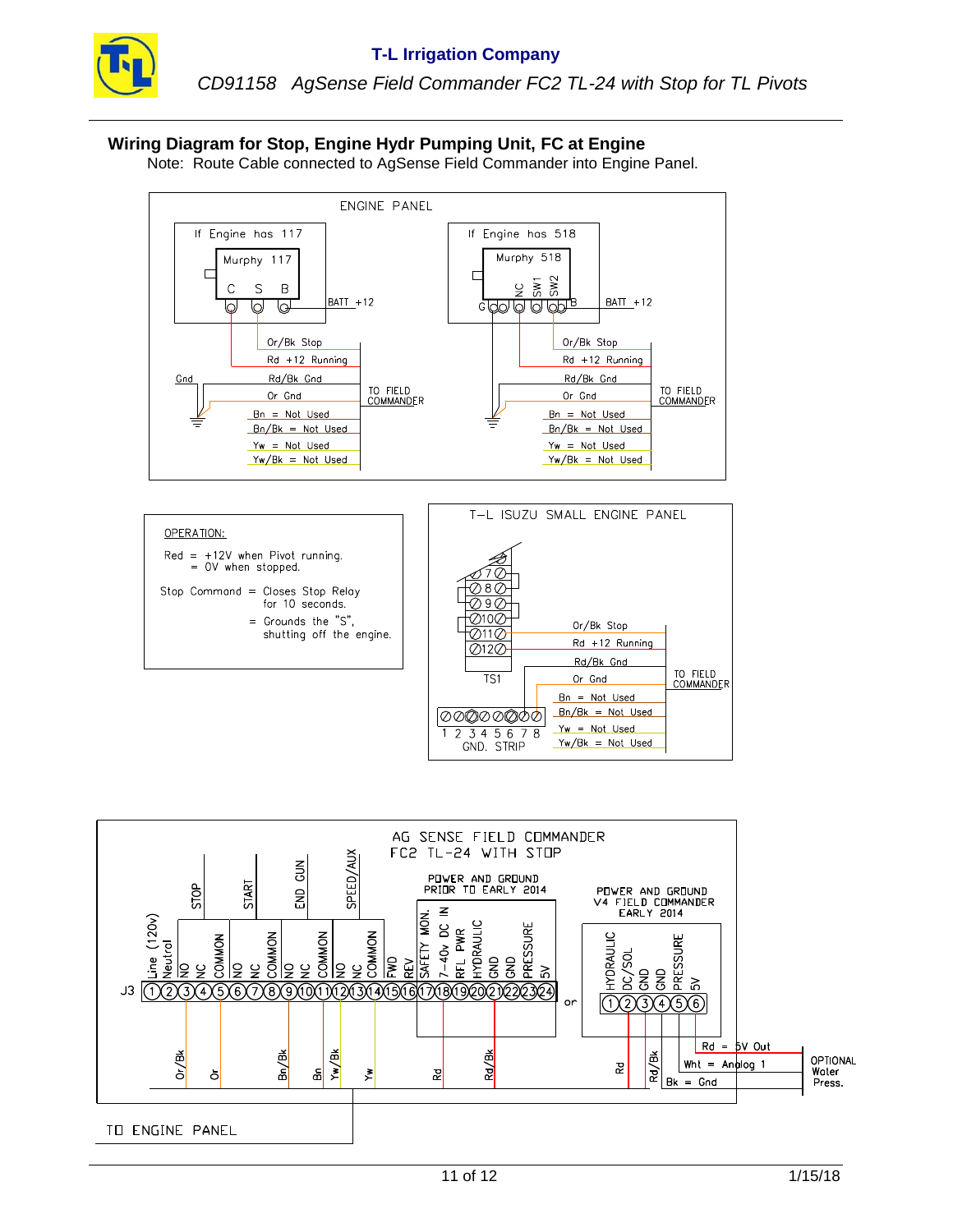

### **Wiring Diagram for Stop, Engine Hydr Pumping Unit, FC at 2 Towers from Pivot Point**

- Notes: 1. Replace Cable connected to AgSense Field Commander with 16/4 Cable.
	- 2. Collector Ring not shown, wire through Collector Ring if necessary.
	- 3. Interface Relay not required if only 2 Towers out, low amp draw to cause stop safety.